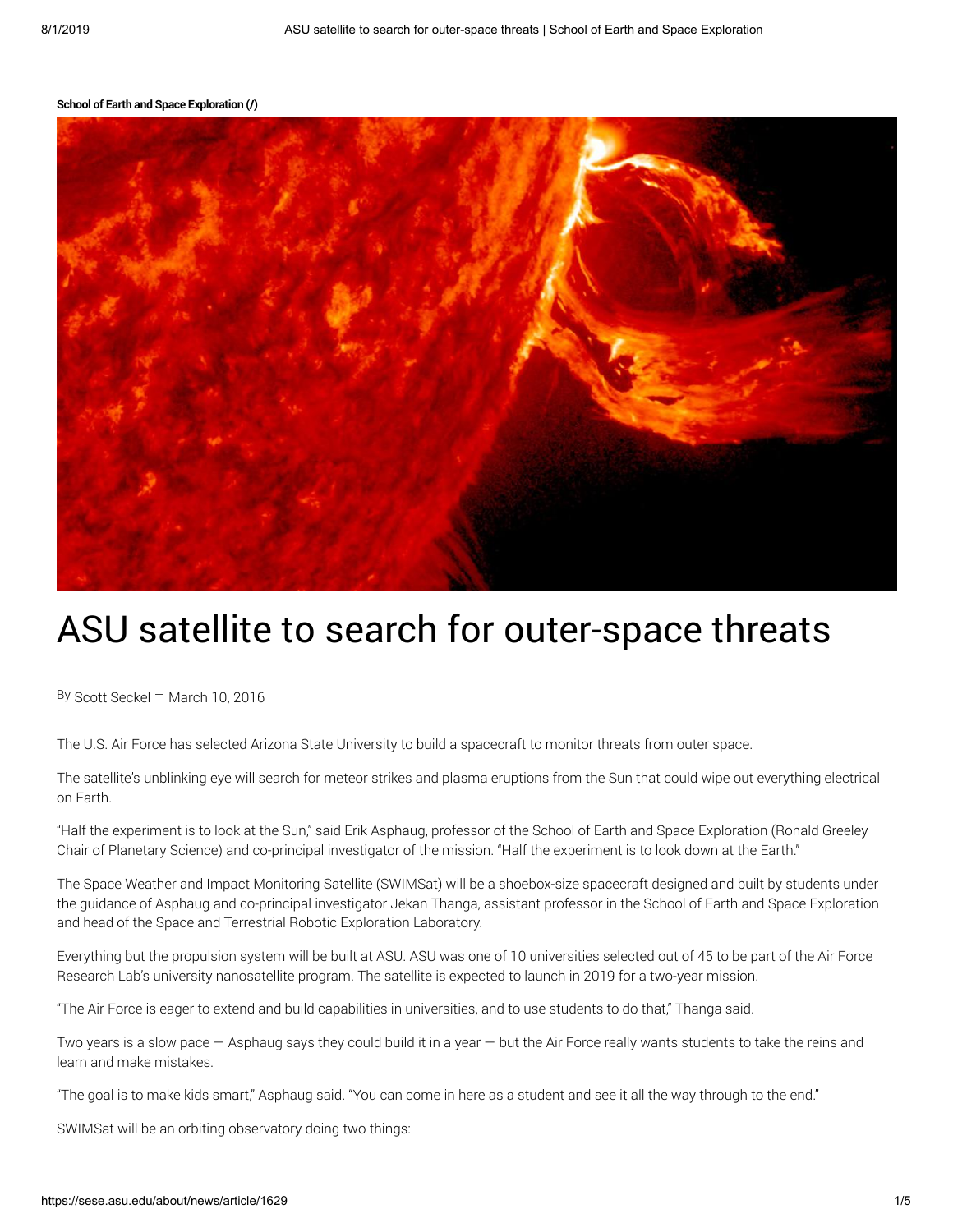

ASU students will design and build everything but the propulsion system for the shoebox-size Space Weather and Impact Monitoring Satellite, or SWIMSat. Image by Robert Amzler/SpaceTREx

1. Look down at the Earth for meteors. "With Chelyabinsk, any time something happens, people are looking at the web to see what happened," Asphaug said, referring to the meteor that dramatically exploded over a Russian city in 2013. "These aren't asteroidsized bodies. They're about the size of this office. ...

We're not monitoring the big asteroid that's going to hit the Earth and kill us all. That's going to be detected by telescope long in advance. By the time you see it going through the air it'll be too late. But you can understand the flux of it and correlate the effects of impact."

The Departments of Energy and Defense have been collecting this data, but they don't release any of it to the public.

"They have cameras and data they don't want anybody to know about," Asphaug said. "They have spacecraft that are dedicated to looking at the Earth and looking for flashes, but there is no public data. … Basically there is no raw data for scientists to do anything with. We would be providing the first data from space of meteors striking."

Other questions SWIMSat may answer: Are a few small meteors precursor to a big one? Do they come in clusters? What is their geographic location?

"You could hit the alarm button for radar searches," Asphaug said. "You would want any future monitoring satellites to be reliable. … That's what we're going to work on. For the meteors, the same. You'd want (satellites) to command telescopes on Earth to swing in a certain direction."

The SWIMSat team will also be developing data-processing techniques. SWIMSat will be shooting thousands of frames per second. "You can't beam all that data down," Asphaug said. "One of the limitations of these things is propulsion, and the other is communication."

2. The spacecraft's other job will be to monitor coronal mass ejections from the Sun that could wipe out communications.

"Being able to not just see it, but to deal with the data onboard and detect an event." Asphaug said. "It would also collect a lot of useful data. It's not like people haven't looked at the Sun before; it would be a novel way of doing this from deep space."

The Air Force is interested in coronal mass ejections from a space-weather point of view, Thanga said.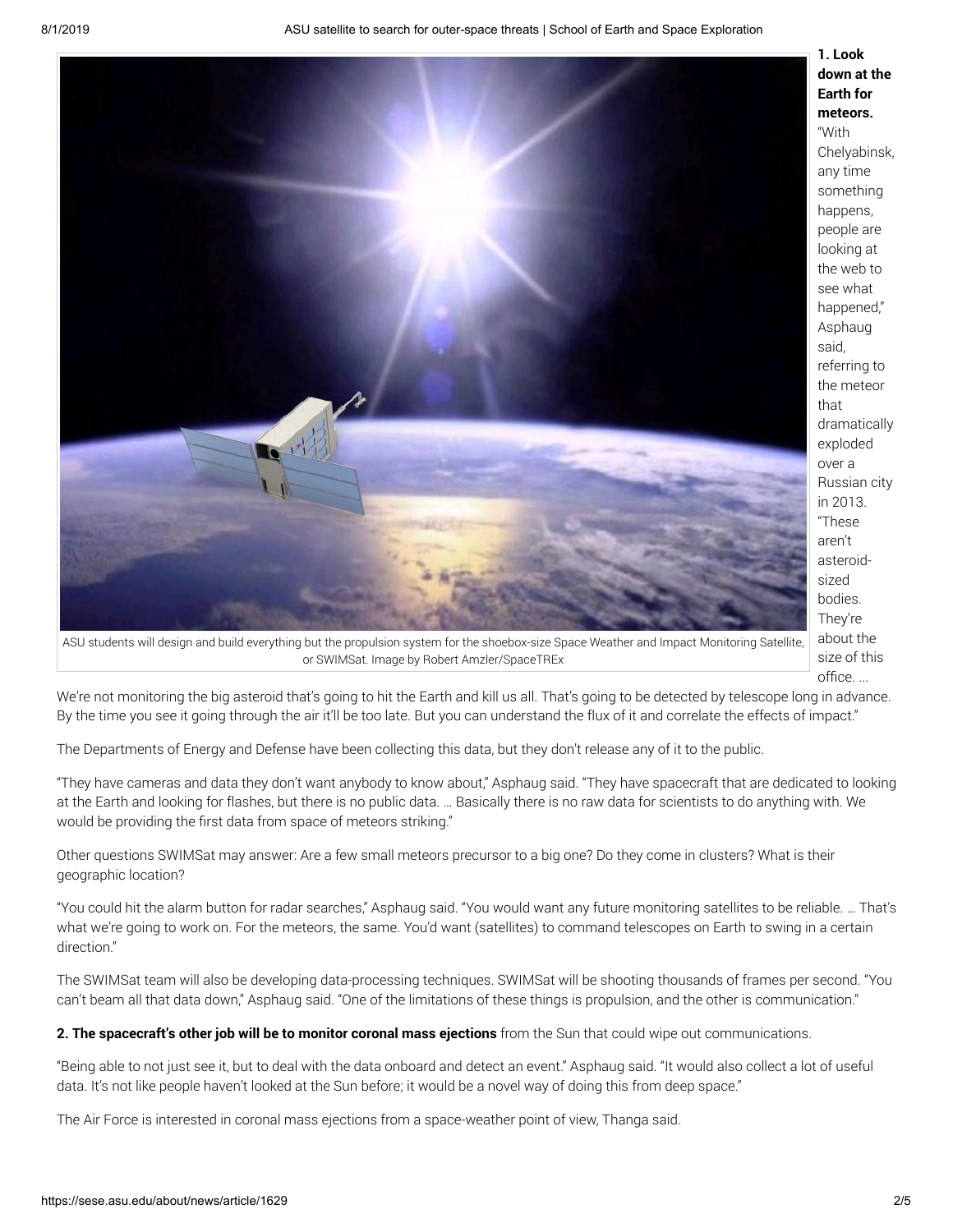

"What everyone is really scared of is the **Carrington** Event," he said. "It was in the middle of the Industrial Revolution. We were just starting to have telegraphs. The impact on the Earth's

One of the jobs of the SWIMSat will be to observe meteor strikes on Earth. Ever wonder what a meteor looks like from above? This image, taken from the International Space Station during the August 2011 Perseid meteor shower, gives a glimpse. Photo by Ron Garan/NASA

magnetosphere was so much that many electric devices were zapped by intense radiation seeping through the magnetic field."

The Carrington Event, also known as the Solar Storm of 1859, was a powerful geomagnetic solar storm. A solar coronal mass ejection hit Earth's magnetosphere and induced one of the largest geomagnetic storms on record. Aurorae were seen as far south as the Caribbean. Telegraph systems in Europe and North America failed.

"If (that) were to happen now, there was a 2008 study done to see if a Carrington Event happened now, what would be the impact on the United States?" Thanga said. "They said 10 years of no electricity. Like some of these sci-fi movies, it would be a post-apocalyptic situation. We right now have no way to prevent it or avoid it."

Solar-monitoring satellites, loaded with instruments, are in place, but they don't have total coverage of the Sun.

"You'd benefit from total 360-degree coverage of the Sun," Thanga said. It would allow for more comprehensive monitoring and data collection.

"That could be used just like earthquakes," he said. "If you had some kind of warning, you'd have some time to take some safety steps."

Because any coronal mass ejection leading to another Carrington Event would take at least a day to reach Earth, there would be enough time to ground airplanes, shut down power grids and move the International Space Station to the other side of the planet. "Bury your electronics," Thanga said.

"It's this idea of buying yourself a couple days' lead time," Asphaug said. "In that sense SWIMSat would be a pioneer in this kind of monitoring. It would give you reliable warning. … Coronal mass ejections are easy to see and detect."

Both missions would be conducted simultaneously, back and forth between the Earth and the Sun.

"The cadence depends on the orbit we are taking, and also on what we are discovering, and how students are progressing with the data on the ground," Asphaug said. "For instance, we might collect meteor data while the solar coronagraph students work on the data they have collected, and vice versa, every few months. This allows us to iterate how we collect the data, and how we preprocess the data onboard the spacecraft (frame stacking, event thresholds) to decide what is downlinked."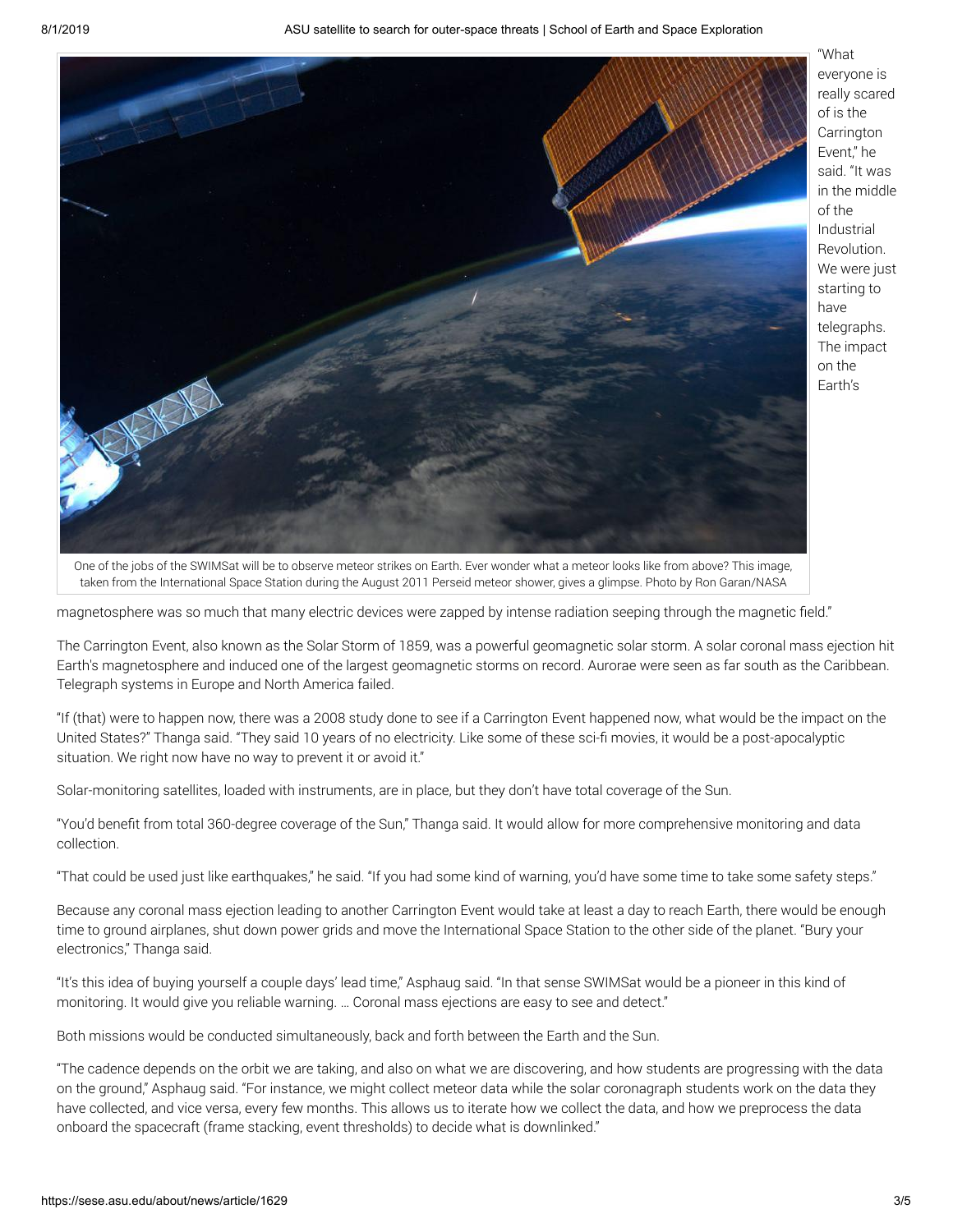#### 8/1/2019 ASU satellite to search for outer-space threats | School of Earth and Space Exploration

Asphaug will act as the science principal investigator and Thanga as the engineering principal investigator. As students build SWIMSat, both will act as an advisory board.

Top photo: A substantial coronal mass ejection, or CME, blew out from side of the Sun on June 17-18, 2015. While some of the plasma fell back into the Sun, a look at a coronagraph showed a large cloud of particles heading into space. Photo by NASA/Solar Dynamics Observatory

The School of Earth and Space Exploration is an academic unit of the College of Liberal Arts and Sciences.

A unit of [The College of Liberal Arts and Sciences](https://thecollege.asu.edu/) (https://thecollege.asu.edu/)

[Contact us \(https://sese.asu.edu/about/contact\)](https://sese.asu.edu/about/contact)

- [\(https://www.facebook.com/SESE.at.ASU\)](https://www.facebook.com/SESE.at.ASU)
- [\(https://twitter.com/SeseASU\)](https://twitter.com/SeseASU)
- [\(https://www.linkedin.com/company/asu%27s-school-](https://www.linkedin.com/company/asu%27s-school-of-earth-and-space-exploration)

of-earth-and-space-exploration)

# Tube

[\(https://www.youtube.com/channel/UCGtmfnceLu6wTUBq](https://www.youtube.com/channel/UCGtmfnceLu6wTUBq02royQA)  [\(https://www.instagram.com/sese\\_at\\_asu/\)](https://www.instagram.com/sese_at_asu/)

- [\(https://vimeo.com/sese\)](https://vimeo.com/sese)
- [\(https://www.flickr.com/photos/sese-asu/\)](https://www.flickr.com/photos/sese-asu/)

[Donate \(Https://Giving.Asu.Edu/OrderApi\\_\\_campaign?Id=A1Y30000000sgEEEAY&Site=A0J3000000D2jwmEAB&Catalogid=A0V30000](https://giving.asu.edu/OrderApi__campaign?id=a1Y30000000sgEEEAY&site=a0J3000000D2jwmEAB&catalogid=a0V3000000AkSCA)

## Academics

[Degree Programs \(/degrees\)](https://sese.asu.edu/degrees) [Admission \(/admission\)](https://sese.asu.edu/admission)

[Advising \(/student-life/advising\)](https://sese.asu.edu/student-life/advising)

[Financial Support \(/student-life/financial-support\)](https://sese.asu.edu/student-life/financial-support)

## Connect

https://sese.asu.edu/about/news/article/1629 4/5 [Ask SESE \(/public-engagement/ask-sese\)](https://sese.asu.edu/public-engagement/ask-sese)